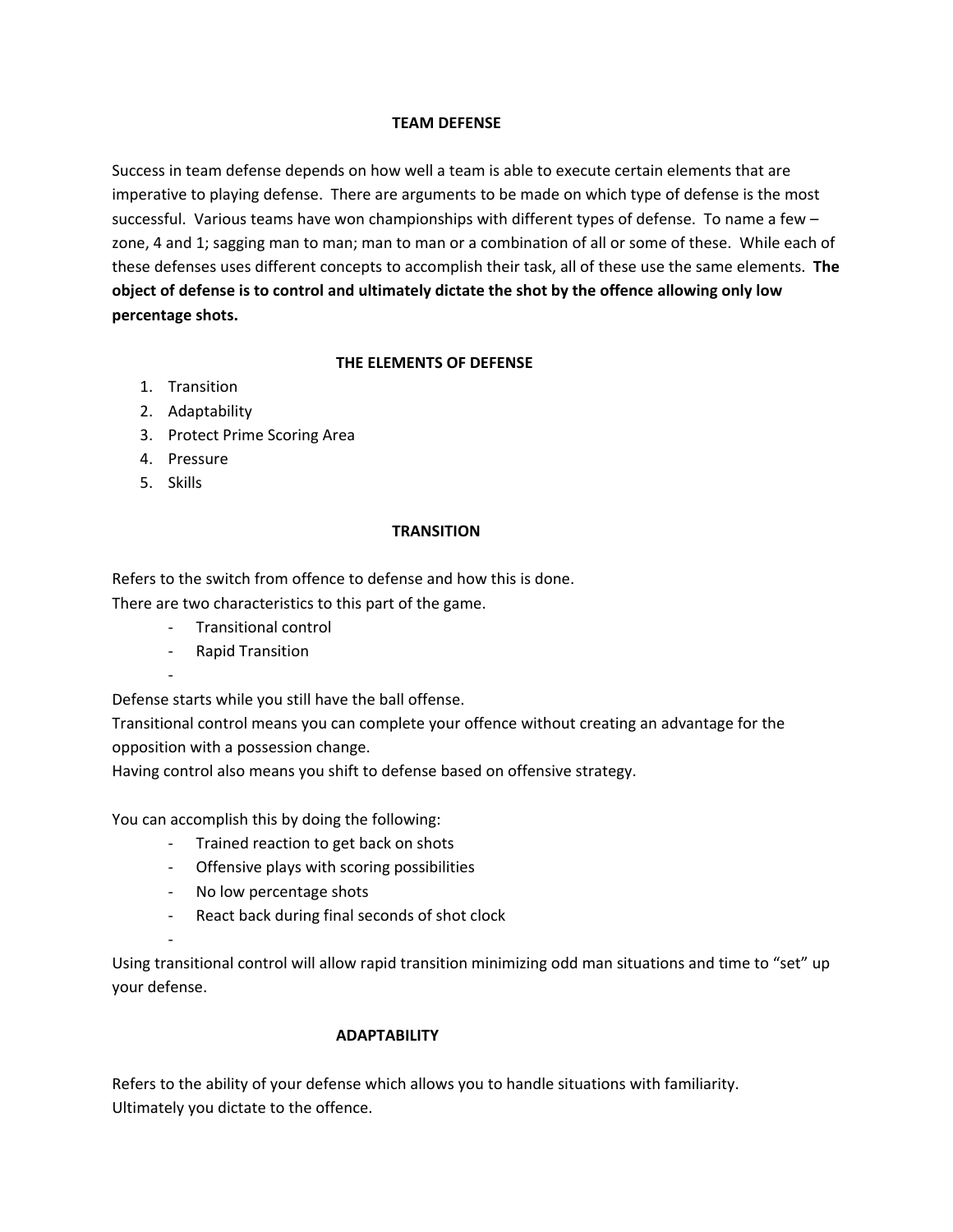This happens when your transition fails and you allow an odd man break.

This involves training your defense to identify situations and quickly determine the preferred shooter.

- 1. If possible force shot by a player on his wrong side.
- 2. If situation involves a scoring ace deny him the shot.
- 3. Deny late or across the floor passes to allow your goaltender to set up.
- 4. Delay committing to attempt to slow break down to allow time for your team mates to get back.

Adaptability also refers to adjustments you can make based on knowing your opposition.

- ‐ Key players
- ‐ Pet plays
- ‐ Weaker players

Force the offence to rely on their weaknesses to be successful. Being adaptable allows defense to become less predictable.

# **PROTECT PRIME SCORING AREA (PSA)**

Very important to strong defense.

Shots outside of this area are considered low percentage shots.

Methods to protect (PSA)

- ‐ Fronting
- ‐ Walling

Fronting is an individual skill – relying on positioning defensive player, must physically minimize across floor movement.

The player plays with his back toward the lateral middle of floor and slide up and down with offensive player.

When you r whole defense does this is it is called walling.

You allow movement up and down the sides bit not through the middle.

Picks and screens are a way for the defense to break this down and get floor positioning. Everyone has different ideas on how to defend a pick.

"Clear out the pick" or "push through it" or you can "back out of the pick."

You should have certain rules to abide by so the whole team knows what is supposed to happen.

- 1. Communicate teammates must be informed that he is being picked or screened(pick left, pick right, etc)
- 2. Avoid switching unless absolutely necessary and do so only when there is a communication.
- 3. Try to stay inside on you man and at all times.